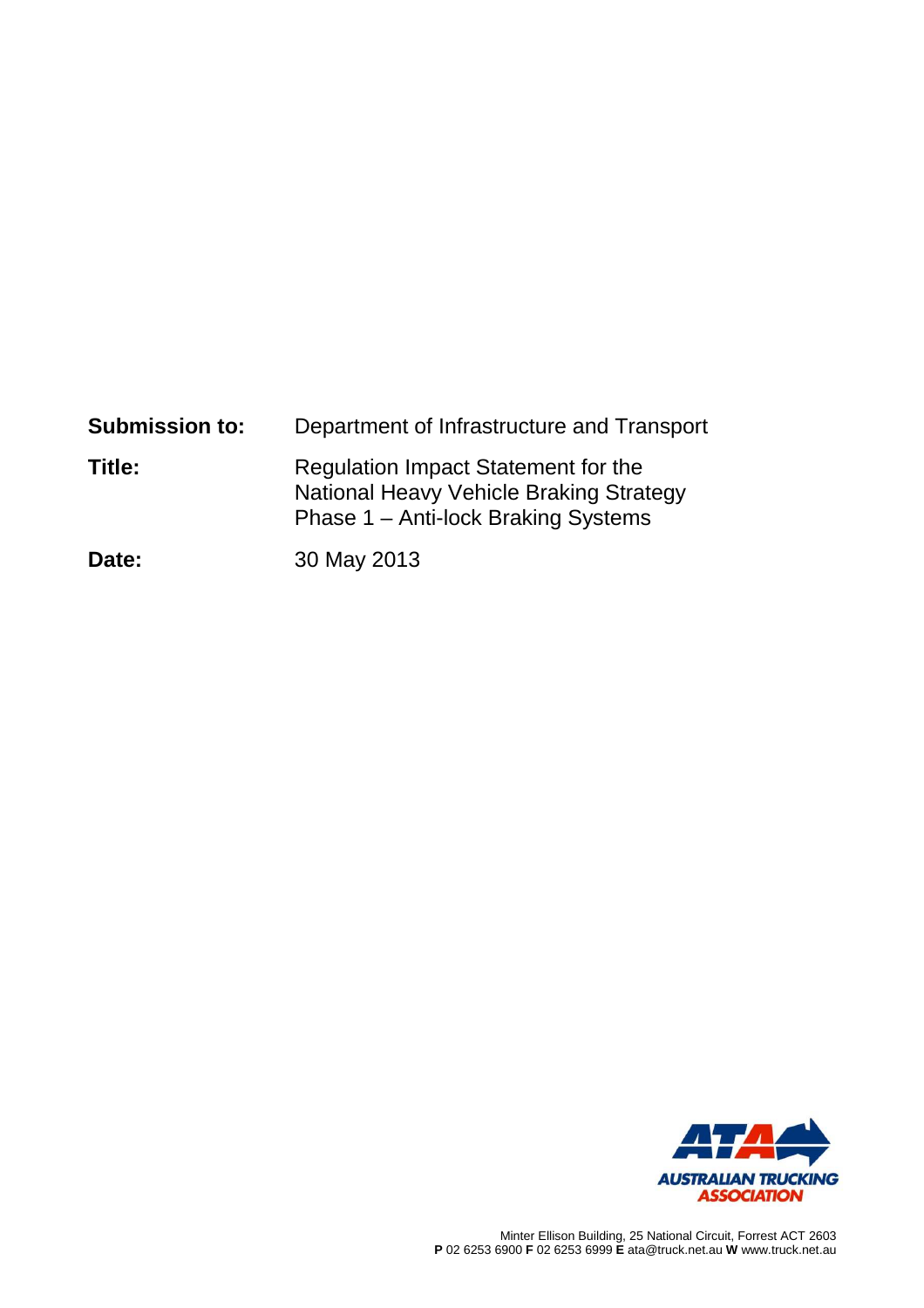# **Contents**

|    | 4.3. |  |  |
|----|------|--|--|
| 5. |      |  |  |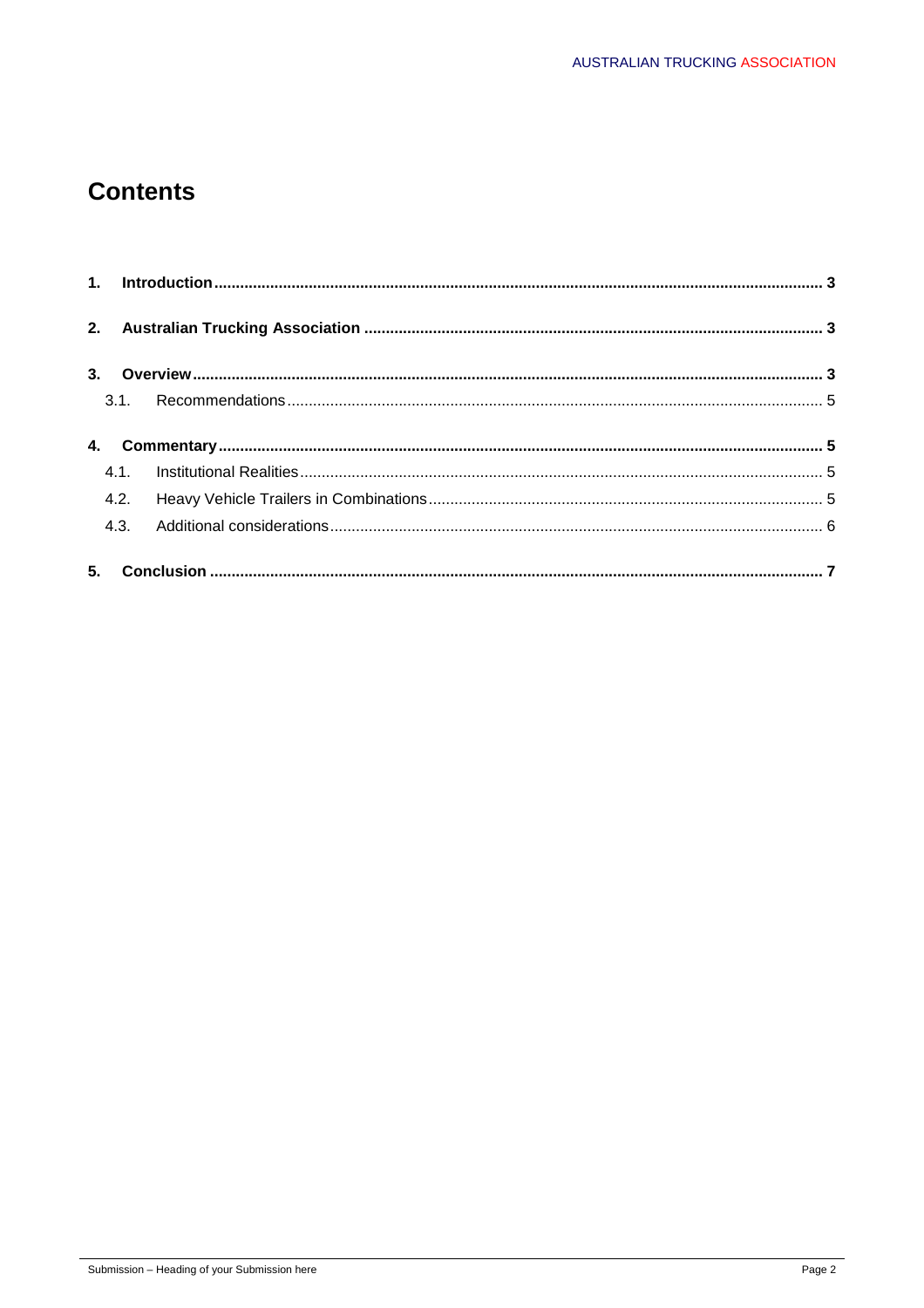## **1. Introduction**

This submission details the views of the members of the Australian Trucking Association's (ATA) Industry Technical Council (ITC) on the proposed changes to the Australian Design Rules (ADR) for Heavy Vehicle Braking Systems released for industry comment.

The ATA is supportive of the general thrust of these changes as they take steps to improve safety that are both sensible and affordable. We have also provided guidance on specific load sensing 'settings' that should be adopted; suggested exemption clauses; and offered detailed comments and recommendations that the ATA believes improves the proposal and strengthens the grounding for taking the next step in the longer term braking strategy. We also provide an updated working draft of the joint industry administrator guide or code that is aimed at supporting these ADR changes (Attachment 1). The ATA is committed to working with governments to improve safety with workable, acceptable and viable solutions.

Anti-lock Brake Systems (ABS), Load Sensing brake systems (LS) and electronic brake systems (EBS) are all currently deployed throughout the trucking industry and the industry is managing resulting complexities. ABS and EBS are often referred to as 'smart' braking systems. Traditional air-operated brake systems in heavy trucks and trailer have accordingly been termed "dumb" braking systems, which is poor testament to the very satisfactory service achieved by a standard, well set-up air brake system. Smart systems are being used in all driving environments in Australia with the exception of trailers with more than four axles, which should remain exempt because the technology is not currently available to provide 'smart' brakes in these unusual applications.

## **2. Australian Trucking Association**

The ATA is the peak body that represents the trucking industry. Its members include state and sector-based trucking associations, some of the nation's largest transport companies, and businesses with leading expertise in truck technology. The ITC advises the ATA General Council on technical policy matters such as the ADR. ITC is the only transport forum where operators and suppliers freely interact on technical matters both operational and policy.

## **3. Overview**

While adopting these rules is not without its challenges for the industry, we believe the benefits are worth the effort involved. Few operators/members disagree with the desired result of trucks and combinations having smart braking systems on all axles of all vehicles.

The changes proposed are designed to prevent or minimise wheel lock in a lightly laden or unladen state. This effect then obviates the likelihood of truck jack-knife or trailer swing.

The challenge is to achieve this in a rational, affordable manner from an historical evidence base that has welcomed technology from many sources yet still achieved some significant safety gains, such as springapplied parking brakes across all heavy trailers using air controlled brakes.

The road transport industry is a diverse industry in that it operates trucks and trailers in all road environments, from busy urban traffic to freeways and rural highways to unsealed tracks in the outback that are barely formed. We operate some of the heaviest and longest vehicle combinations in the world and even use powered trailers in long multi-combinations. We have also led innovation in long combinations that enhance roll stability and dynamic tracking.

Perhaps the most challenging aspect of this diverse mix of vehicles and applications is that in very many cases, the articulated vehicle fleet's trailers are interchanged with prime movers and other trailers as a matter of routine. Freedom to interchange trailers is an essential element of the industry's viability and productivity that leads the world in road transport efficiency.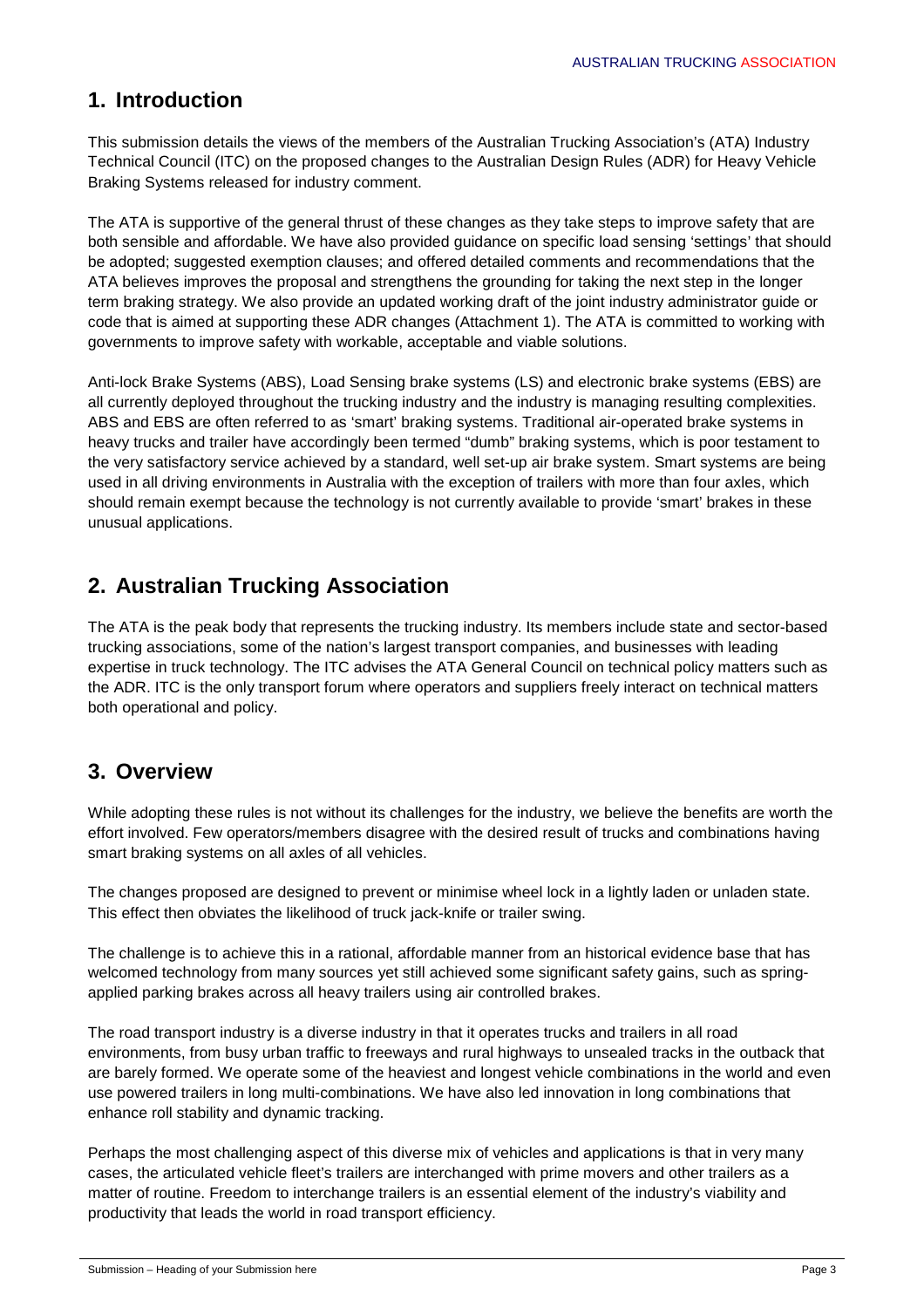So an apparently standard 13.7m long semi-trailer could reasonably appear:

- as a single trailer combination; or
- used in B-double (semi plus A-trailer); or
- B-triple (semi plus 2 \* A-trailers); or
- Type 1 road train (two semi-trailers joined by converter dolly); or
- a Type 2 road train (3 semi-trailers joined by two converter dollies); or
- a AB-triple (semi-trailer towing a converter dolly with a B-double trailer set connected); or
- a BAB quad (B-double towing a converter dolly connected to a B-double trailer set); or
- a ABB quad (semi-trailer towing a convert dolly connected to a B-triple trailer set).

All these above are considered modular combinations since they are simply legal connections of legal vehicles. Such combinations are not 'tied combinations', which remain connected together, rather any of the component vehicles can be used in other modular combination provided they have adequate ratings. For easy reference, an ATA Truck Impact Chart is enclosed with this submission showing these and other common vehicle types and modular combinations.

The objective of the new ADRs is to reduce the likelihood of wheel lock in the unladen or lightly laden condition thereby, in turn, reducing the likelihood of truck jack-knife and/or trailer swing. This means that eventually, unladen/laden premature wheel lock should disappear on prime movers and trucks and be significantly reduced on trailers when the vehicle "fleet" is totally compliant with the new ADRs. These latest changes are simply an added dimension to that which already exists today, i.e., with disparity in tare masses between trailers within a combination and/or working with one trailer loaded and one empty - industry has been exposed to these issues since the introduction of B-Doubles, Road Trains and Rigid Truck/Dog combinations.

The situation is therefore complex yet brake deficiency-related crashes appear to be few in number in Australia.

However, the standards in the ADRs are not reflective of the technology available to us. Hence, the planned changes set out in these ADR amendments are acceptable since they will ensure the desired outcomes will be achieved in a timely manner. It should be noted the ADRs can only address single vehicles, the safe operation of combinations of ADR-compliant vehicles relies upon industry competence and attention to potential inter-operability issues. Industry also has a number of publications to assist stakeholders with this.

The changes to the ADRs improve the unladen and/or lightly laden braking performance of heavy vehicles – many trucks already are supplied with ABS/EBS systems as standard and the industry has been able to adapt trailers for use in combination with them.

However, the new requirement for ABS/LSV on all new trailers means 'mixing' will become more common as operators create combinations by matching 'smart' trailers with older ("dumb") trucks and trailers. This will be true until a time in which vehicles with newer technology make up the majority of the fleet. A joint working group of industry suppliers, user representatives and departmental staff are developing additional guidance materials to support a smooth Phase 1 transition (draft at Attachment 1).

The proposed ADR changes make a sensible move towards the desired ultimate outcome and will ensure the productivity that flows directly from trailer interchange is not lost.

There are some specific comments in Recommendation 2 that address areas where further supportive comments is warranted and some suggested addition policies for consideration outlined in this report aimed at making transition to Phase 2 easier for transport operators.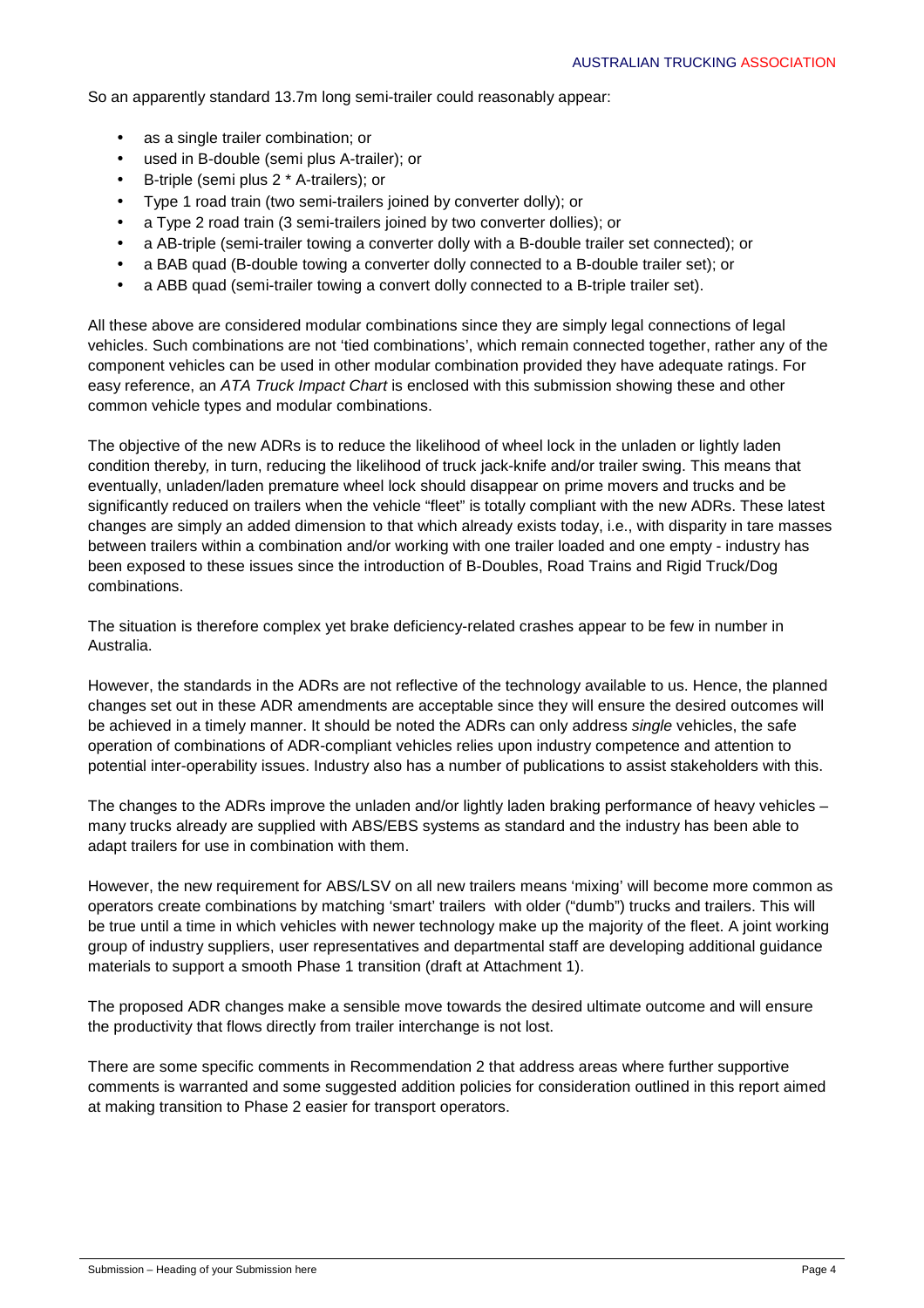### **3.1. Recommendations**

#### **Recommendation 1**

The ATA recommends the proposed ADR amendments as a sound way to enhance baseline braking capabilities in the trucking industry of tomorrow.

#### **Recommendation 2**

The ATA recommends these additional considerations be addressed in the ADR amendments.

1. Auto-slack adjustment must be mandated where ABS or EBS is used, and Anti-lock sensors should be applied as appropriate to the axle group type.

2. Mandating 24 volt ABS/EBS power and "CanBus" signal on tow vehicles rated at more than 50 tonnes GCM.

3. All trailers able to tow another trailer being required to provide plugs and wiring that would support transmission of ABS/EBS power and "CanBus" signal at 24 volts, regardless if conventional SL foundation brakes are use or multi-volt ABS or EBS is fitted.

4. Changing the LS setting outlined in the ADR to that outlined in Attachment 3, and related amendments in attachment 4.

5. ADR amendments need to encompass the fact that powered trailers are in use, and can be expected to become more common over time. Similarly, smart dollies with computer-controlled steer axles are in use and need to be accommodated.

6. Special purpose trailers that are part of heavy load carrying combinations normally controlled by OSOM permits, should be excluded from the scope of ABS and LS provisions of the ADR.

## **4. Commentary**

### **4.1. Institutional Realities**

We are moving forward from a complex mix of vehicles and technologies to a very productive, efficient, industry in which trailer life is much longer than tow vehicle life (Articulated trucks achieve around 10 years, trailer commonly in excess of 15 years) and trailer population exceed tow vehicle population by some 60%.

There is also a cycle of diminishing utilisation with age, however, older trucks and trailers still provide valuable service to the industry and its clients by being available to complete freight tasks that do not support capital-intensive investments. Operators' waiting time in queues is usually unpaid and often lengthy, this means low utilisation which cannot support the high capital cost of equipment. However, due to demand such freight tasks must still be carried out. Hence, older equipment will commonly be used for short runs with long wait times or for low / seasonal use such as that typical of primary producers.

The opposite extreme is 'hire and reward' primary freight tasks in which equipment utilisation is high and trucks and trailers are typically purchased new, and resold before a significant overhaul is required. This means high visibility, high productivity and high demand tasks are undertaken by late model trucks and trailers. Therefore, these trucks and trailers also have relatively high exposure to other road users and due to frequent replacement they provide safety leadership with technology and design-related safety features. Hence, these ADR amendments provide a sensible way to enhance baseline braking capabilities in the trucking industry of tomorrow.

### **4.2. Heavy Trailers in Combinations**

As noted above, the industry has many more trailers than it has tow vehicles. Trailers are often decoupled and coupled again to different tow vehicles, in different combinations, or in a different position inside a combination. This diversity is about flexibility and productivity. It allows trailers to be left with clients for loading and unloading. An operator can use a prime mover with their B-double tipper set one week, and be carting livestock in single semi combination for few days and so on. Some trailers may only be put to work seasonally, or be for special purposes with limited applications such as a low loader load sharing dolly. In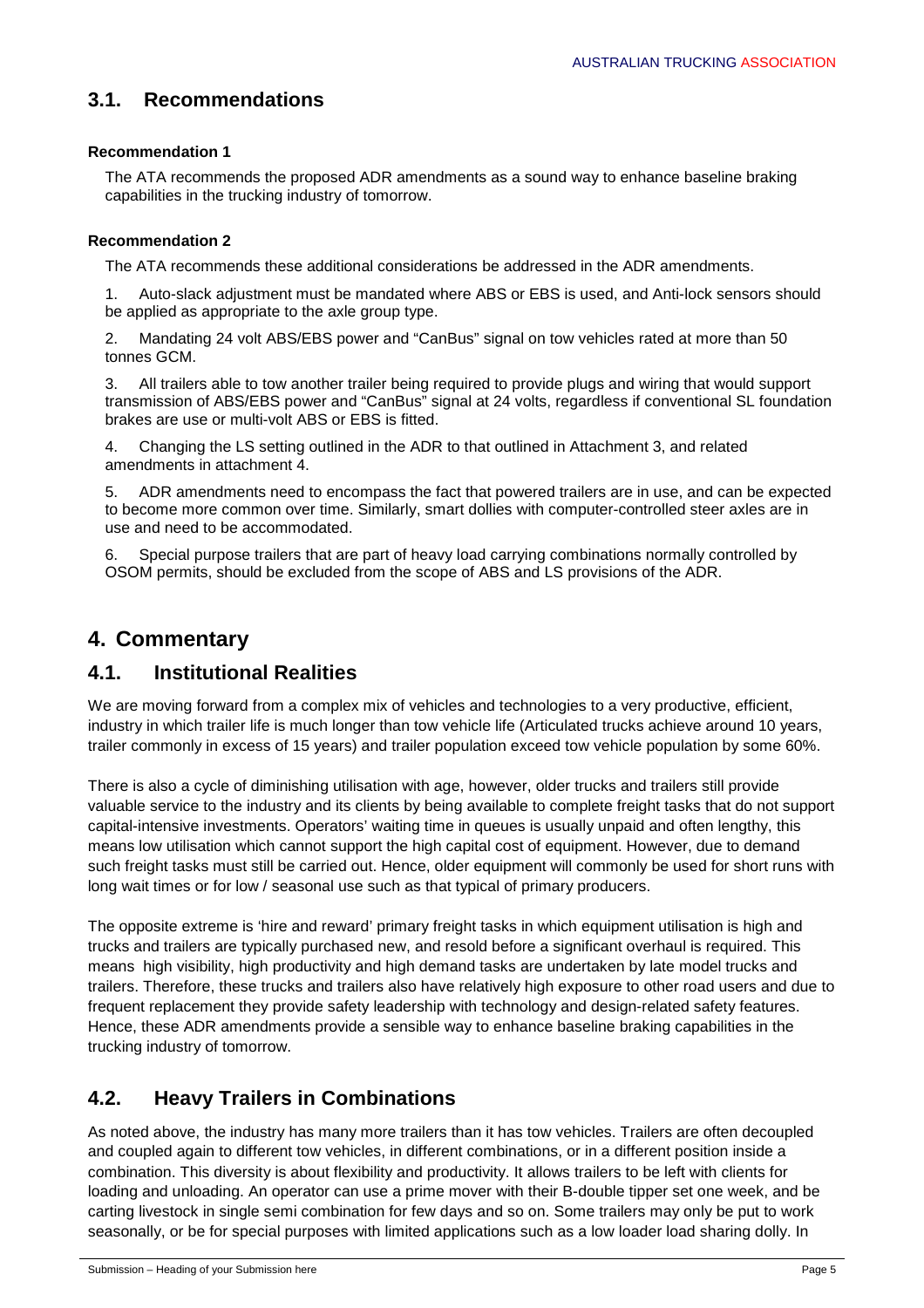such case there is relatively long time period required for an operator or vehicle owner to achieve a return on their capital investment. Hence, stakeholders realise that in going forward with new technologies, the feature of backwards compatibility with existing fleet vehicles cannot be ignored. This is one reason why a load sensing braking systems alternative is provided for in the proposed ADR changes for trailers.

Load sensing has one key advantage over ABS - LSV needs no electrical signal to operate, it simply sets braking force proportional to vertical loading by mechanical means. This still achieves the aim of reducing the danger of wheel lock up. Hence, it can be readily used to some benefit in other vehicles with both traditional and smart braking systems.

It should be noted that EBS systems revert to traditional air signal controls to activate the foundation brakes when electrical power is absent. In the case of trailers, this will occur if the brake power/control electrical plug is disconnected or unable to be connected.

#### **Recommendation 1**

**The ATA recommends the proposed ADR amendments as a sound way to enhance baseline braking capabilities in the trucking industry of tomorrow.** 

### **4.3. Additional considerations**

We offer the following commentary that supports aspects of the ADR amendments should an argument be mounted against them, and also offer some additional concepts for consideration.

- 1. The ATA believes strongly that:
	- a. ABS and EBS and other smart brake systems must use auto-slack adjusters to ensure that automatic cycling from 'On' to 'Off' during modulation by the control module does not draw a large amount of foundation brake system air due to poor foundation brake adjustment. Auto-slack adjusters must be mandated where ABS or EBS is used; (Note disc brake assemblies have automatic slack adjustment by design and do not use slack adjusters.) and
	- b. Anti-lock sensors should be on both axles of tandems, and two or more axles for tri and quad axle groups. The sensors should be placed to deal safely with any steerable axles in the group.
- 2. The ATA knows that smart braking systems have been working successfully in long combinations in very harsh environments, but simple electrical physics shows that systems with higher initial voltages and sound wiring will be more likely to provide durable service as wiring length and each connection provide opportunity for degradation of performance over time. Hence, we believe consideration should be given to mandating 24 volt ABS/EBS power and "CanBus" signal on tow vehicles rated at more than 50 tonnes GCM.
- 3. Similarly, consideration should be given to all trailers capable of towing another trailer being required to provide plugs and wiring to support transmission of ABS/EBS power and "CanBus" signal at 24 volts, regardless if conventional SL foundation brakes are use or multi-volt ABS or EBS is fitted.
	- a. This better prepares industry for Phase 2, facilitates a future with far more available trailers and enables smart braking to be achieved on the last trailer in multicombination vehicles.
	- b. One reason is that we expect Phase 2 EBS for trailers to require roll stability assist, and it is well known the rear trailer has potential to receive the most 'excitement' from driver steer input or from road surfaces, hence it benefits the most from having roll stability assist operational.
	- c. As noted above, ABS and other smart braking (eg EBS) systems revert to dumb trailers when electrical power is absent. In the case of trailers, this will occur if the brake power/control electrical plug is disconnected or unable to be connected. Hence, there is strong merit in ensuring such connections are more widely available in future to support transition to Phase 2 smart brakes for all new vehicles.